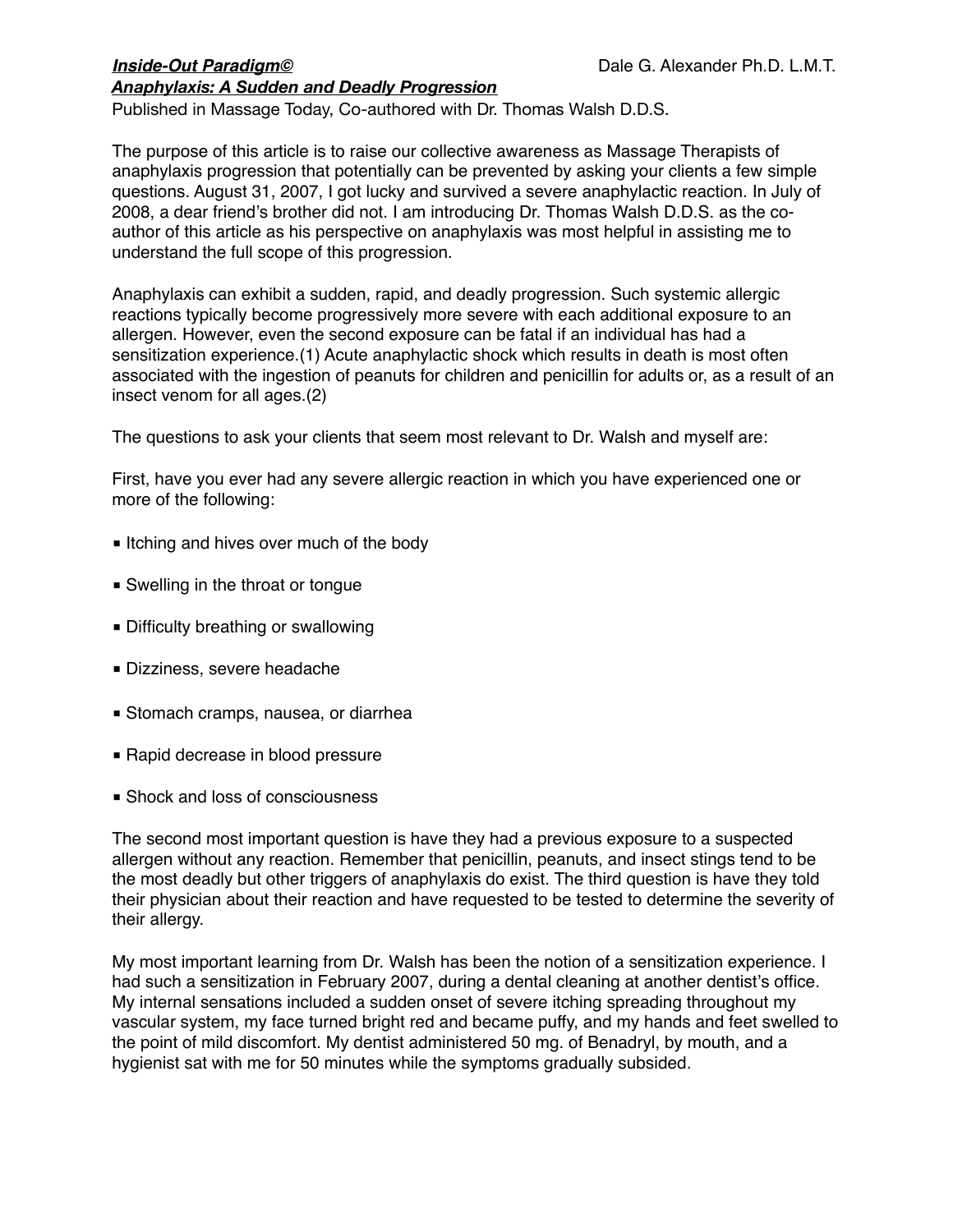Published in Massage Today, Co-authored with Dr. Thomas Walsh D.D.S.

In discussion before I left the dentist's office we speculated about what might have been the trigger for my reaction. As nitrous gas was being administered, an iodine solution was used, and I had requested amoxicillin because of my genetic heart history, it was unclear what might have been the specific reactive cause. My dentist instructed me to seek out allergy testing to make this determination.

I was able to make the 40 minute drive home and finish my afternoon schedule of three clients. Though quite tired that evening, I mentally and emotionally minimized the experience because there were no lingering effects over the next few days. Still, I was curious, so the next weekend I consulted a couple of physician friends who specialize in emergency medicine. Neither seemed alarmed by the description of my symptoms, noting that if 50 mg. of Benadryl had been effective, they considered it a relatively mild reaction.

The key question that could have been the focus of our discussions was whether I had had an allergic reaction previously to anything. I have taken penicillin and its antibiotic derivatives all my life without any degree of reaction. This is what made the dental office experience qualify as a sensitization.

As part of our clients' early detection team we need to be aware of this notion of a recent sensitization. The general population has yet to be educated about this, and even well trained physicians sometimes forget to ask the most pertinent question. And, once a sensitization experience has been identified, follow-up allergy testing is a must – something that had been recommended by my dentist that I did not do.

So, the short tale of my near-death anaphylaxis experience began with a client confusing our appointment time and my grousing a bit wondering how to spend my time. I coughed a few times, jogging my memory that my last client from the evening before had been violently coughing and I had neglected to wear a face mask for self-protection. Ah, I thought, I'll take a couple of the antibiotic pills left over from a previous prescription as a hedge against any possible contagion. I had done this a few times before with success. Guess what I forgot in that moment? It was amoxicillin, one of the possible triggers of my reaction 6 months earlier. It is amazing how the mind compartmentalizes.

Immediately, the uncomfortable itching feeling began to spread throughout my veins, I remembered my previous experience and begin to evaluate my options, one being to just lay on my table and wait for it to pass; then my instincts motivated me to drive to a pharmacy a mile away to purchase Benadryl. I never once entertained the idea of calling 911 as I did not have the knowledge that such a reaction had the ability to escalate so fast or actually could kill me. As my symptoms escalated beyond what I had experienced in the dentist's office I abandoned the pharmacy idea.

Instead, I drove to an Urgent Care Center located 7 blocks away; along the way I had numerous visual white-outs during which I had peripheral vision only, and one moment of total blindness. I stopped my vehicle completely in that moment until I was able to regain some slice of vision. The angels were watching over me.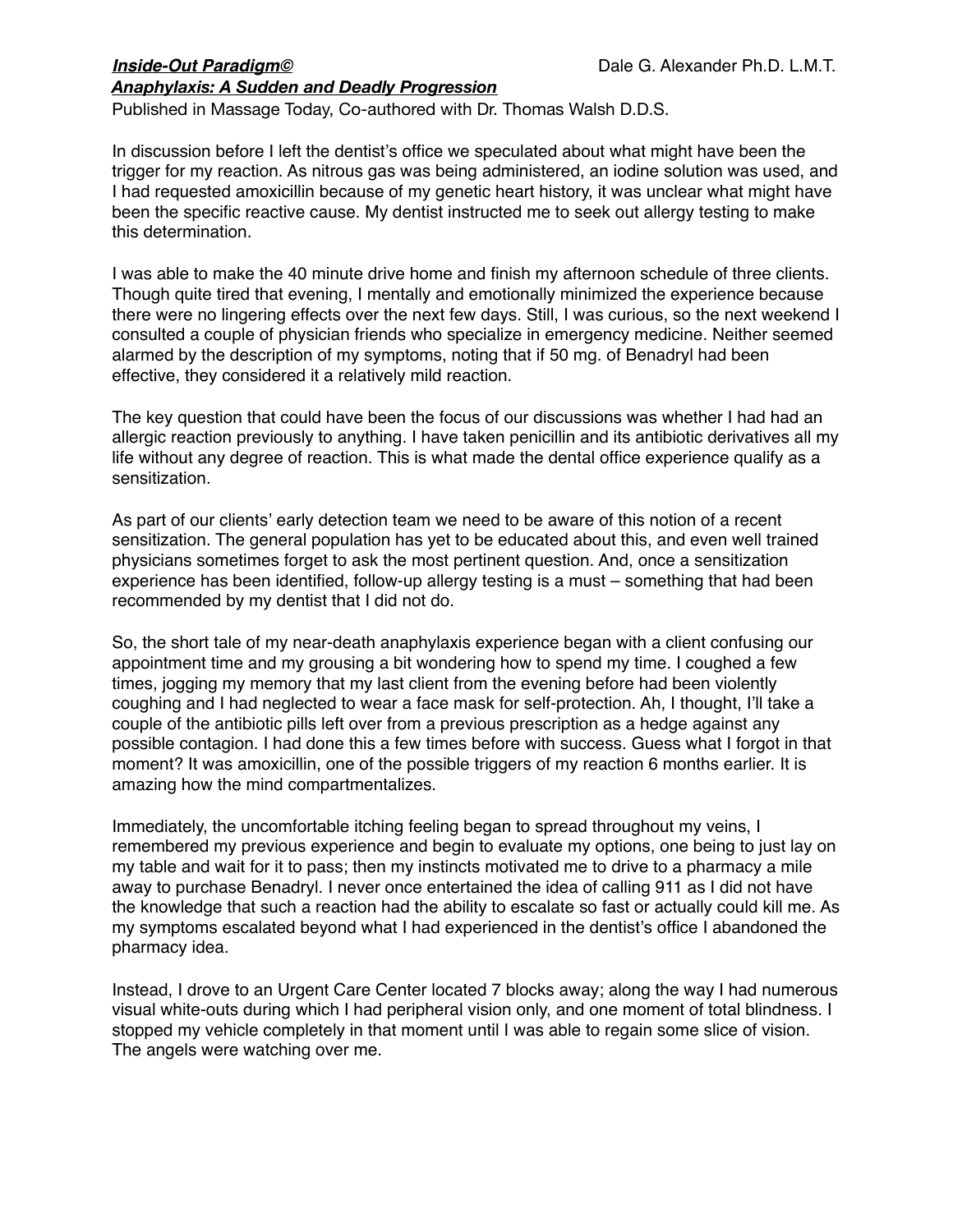Published in Massage Today, Co-authored with Dr. Thomas Walsh D.D.S.

Upon reaching the physician's office and clutching at the office door, I collapsed completely. The Urgent Care Center's owner, Dr. John Van Tuyl M.D., reached me as quickly as he could and, palpating no pulse, announced me in full cardiac arrest instructing his staff to call 911. He later recounted to me that I rallied momentarily, lifted my head and stated, "No, I am not taking amoxicillin." As an emergency care specialist he split the difference between the possible protocols and placed an atropine patch on my heart to increase its cardiac output. He later explained to me that the visual whiteouts I had experienced were in response to the lack of blood flow to my brain as my heart was being crushed by the sudden swelling of the pleural and pericardial sacs.

What is most important is to anchor this notion of sensitization in your awareness and to specifically ask your clients if they have had allergic responses to any of the common triggers that are described below, especially a recent one. If they have, please do encourage them to seek out allergy testing with the guidance of their physician.

Beyond my personal story, as Massage Therapists it is important to know that anaphylaxis affects more than 10% of our population in North America and is increasing in frequency. In more than 25% of cases there is a delayed or biphasic course with severe symptoms occurring 3 to 5 hours after exposure. In more than 20% of cases hypotension or laryngeal edema occurs without hives and can be difficult to identify. Most fatal reactions occur in people who knew they were allergic but had accidental exposures. The cause is often not the most obvious and may include combinations of factors including food and exercise. Moreover, most individuals do not inform their personal physicians that they have had severe allergic reactions during routine history and examination. (2)

Once a person has medically identified that they are susceptible to severe anaphylactic reactions, they are typically prescribed and encouraged to carry with them at all times an Epi-Pen® that contains epinephrine, i.e. adrenaline. Twinject® is another product that is sometimes prescribed that contains a double dose of epinephrine.(3) Epinephrine has shown itself clinically effective in stabilizing the severity of an anaphylactic reaction thus, enabling a person to be transported to an emergency room for further treatment.(2)

The most commonly documented causes or triggers of anaphylaxis are: food, medication, insect venom, latex and exercise. In situations where a specific trigger remains unidentified, the patient is said to suffer from idiopathic (Latin, meaning of unknown origin) anaphylaxis. (2)

Food allergies are an increasingly common cause of anaphylaxis that result in about 125 deaths each year in the United States. Some allergists believe this perceived rise in incidence may be attributed to increased exposure to certain foods, such as peanuts, before a child's immune system is mature enough to handle them.

There are eight types of foods that are accountable for 90% of all food-allergic reactions. The foods that most commonly cause anaphylaxis are:

- Peanuts
- Tree nuts (walnuts, pecans, etc.)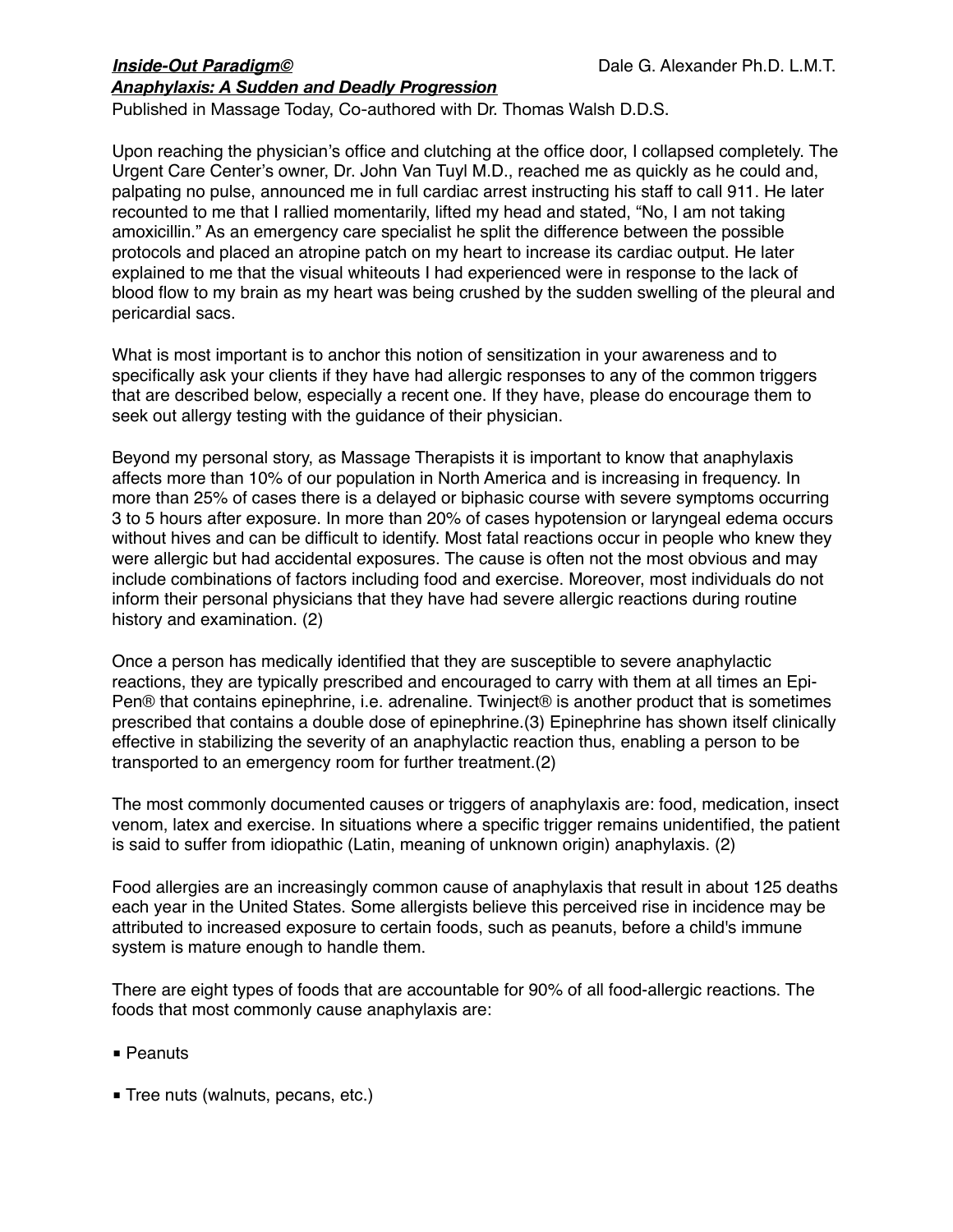Published in Massage Today, Co-authored with Dr. Thomas Walsh D.D.S.

- Shellfish
- Fish
- Milk
- Soy
- Wheat
- Eggs

Sulfites added to foods can also set off anaphylactic reactions. And, for a small number of people who do not otherwise experience food-related anaphylaxis, exercising within a few hours of eating has been documented as an allergic trigger. (2)

Within our profession of Massage Therapy many of the oils used contain either peanut or almond oil. These may be triggers for more compromised clients.

In the United States, approximately 550,000 serious allergic reactions to medications occur annually in hospitals. While it is unclear how prevalent drug allergies are among the general population, allergic reactions to medications cause the highest number of documented deaths from anaphylaxis each year. Penicillin and its derivatives alone accounts for an estimated 75% of the known anaphylaxis deaths in the United States.

Most deaths occur in people who have had no medical history of allergic reactions. I would add that probably no medical history existed because many people, like myself, didn't take their first allergic reaction seriously enough to seek out allergy testing. And, as just stated, death from anaphylactic shock can occur from a person's very first exposure to an allergen.

The most common medications that cause allergic reactions are:

- Penicillin
- Sulfa antibiotics
- Allopurinol
- Seizure and anti-arrhythmia medications
- Nonsteroidal anti-inflammatory drugs (NSAIDS, such as aspirin and ibuprofen)
- Muscle relaxants
- Certain post-surgery fluids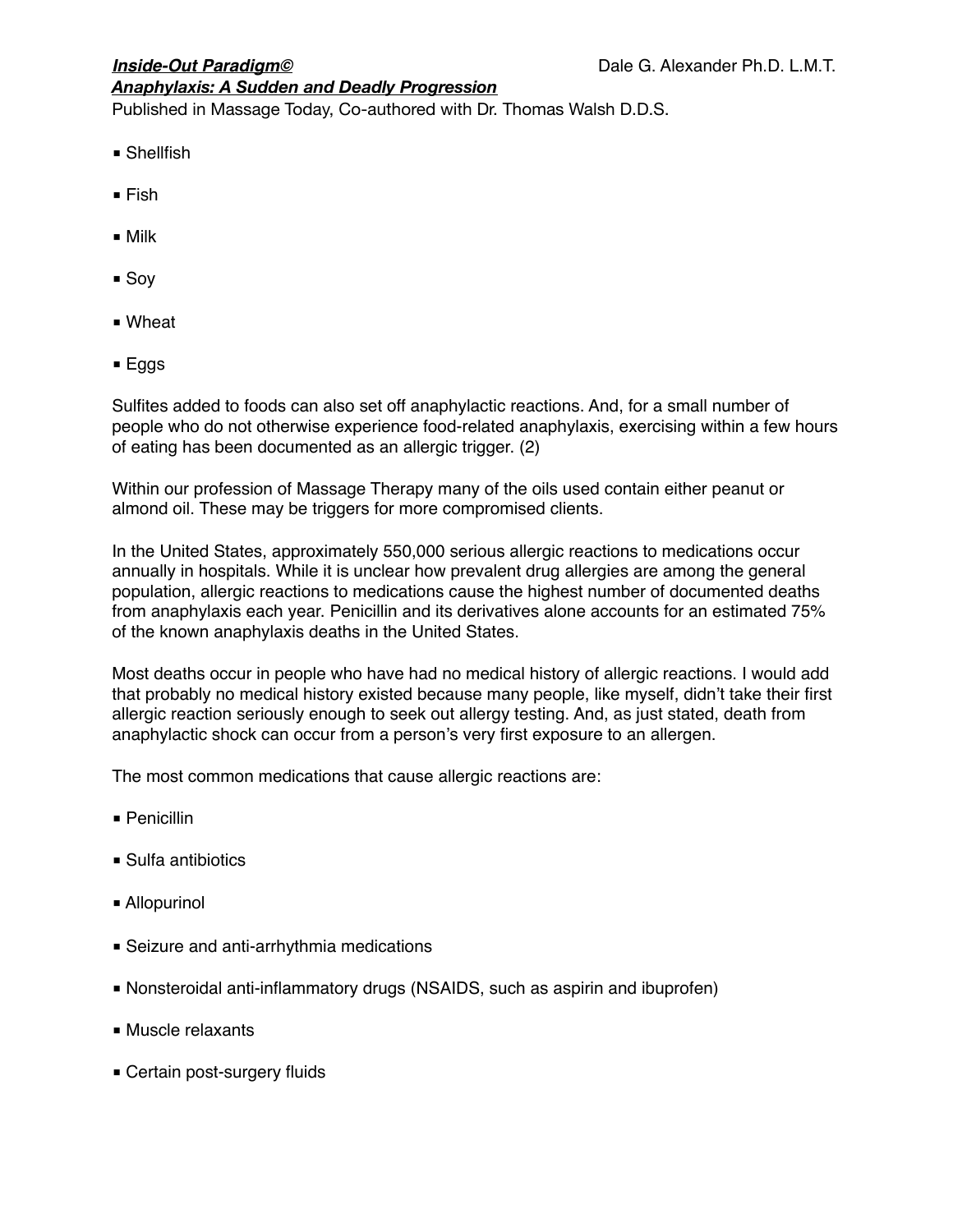Published in Massage Today, Co-authored with Dr. Thomas Walsh D.D.S.

Other medications known to cause severe allergic reactions include vaccines, radiocontrast media, antihypertensives, insulin, and blood products. (2)

It is estimated that 0.5% to 5% of the population of the United States, or as many as 13 million people, have insect venom allergies. Many of these venom-sensitive individuals are at risk for life-threatening anaphylactic reactions. An estimated 40 to 100 deaths due to anaphylaxis caused by insect venom are reported each year, half of which are attributed to fire ants, an increasingly common pest that is spreading throughout the United States from the south.

The insects most commonly associated with triggering severe allergic reactions belong to the Hymenoptera order of insects. This order is comprised of:

- Bees
- Wasps
- Yellow Jackets
- Hornets
- Ants, especially the fire ant

Unlike people susceptible to anaphylaxis triggered by food, medication or, latex , those allergic to insect venom have the option of undergoing immunotherapy, a preventive course of treatment that may provide long-term protection against insect sting allergies. (2)

An additional few points for your consideration include that using latex gloves for inter-oral work may trigger allergic responses in your clients. This did occur for me once over my 29 years of clinical practice. Nitrile gloves are now considered to be the best for such applications. Also, many of the essential oils or scented candles that are used by Massage Therapists can trigger respiratory allergies. Rarely do these provoke a systemic anaphylaxis but they are not practice builders either.

This article only scratches the surface of the complex subject of anaphylaxis yet, presents you with those triggers considered most deadly. Immediately, I encourage you to integrate the proposed three questions with both new and established clients.

1. Have you ever had any severe allergic reaction of any kind?

2. Have you had a previous exposure to the suspected allergen without any reaction?

3. Have you told your physician about your reaction and requested to be tested to determine the severity of their allergy?

Your genuine interest, willingness to listen and personal encouragement for them to seek out advice from their physician may save a life.